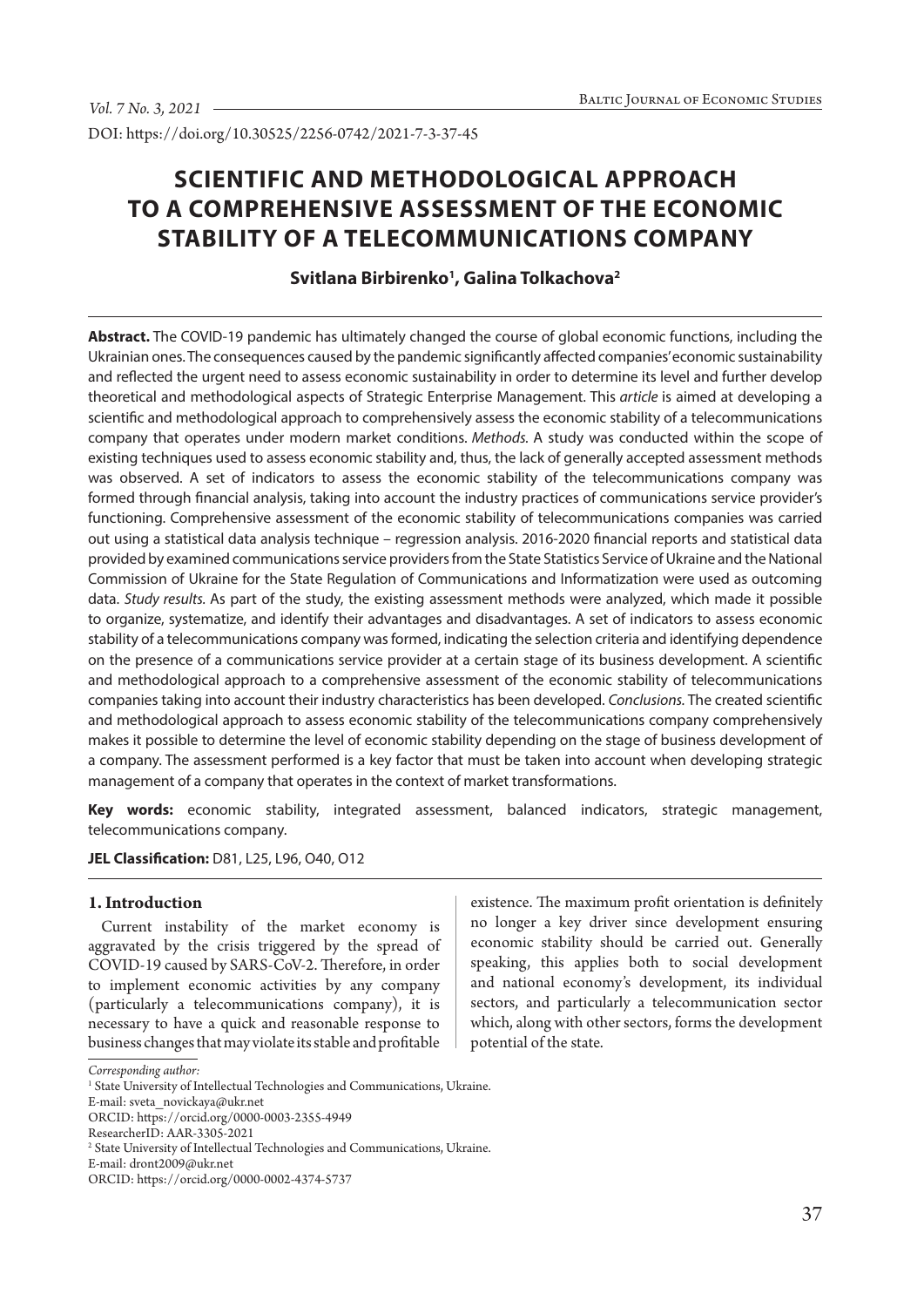Communications, informatization, and telecommunications sector in particular, play an important part in shaping national economy since they integrate the results of a large number of related sectors of the national economy and are indicators of the scientific and technological development and potential for any country. Thus, the level of economic stability of telecommunications companies basically determines the economic development of a state, its information and communications potential, scientific and technological progress, and competitiveness in domestic and foreign markets.

Therefore, in the context of the coronavirus crisis, when the Ukrainian economy suffered significant losses and, nevertheless, was integrated into the global economic space, questions arise on the development of new concepts of strategic management, methods and approaches to the economic stability of telecommunications companies. A comprehensive assessment is determined, which is a set of actions that can be used to identify the dynamics of indicators and trends in their changes over time, on the basis of which the effectiveness of a company has been studied.

This study aims to develop a scientific and methodological approach to assess the economic stability of a telecommunications company comprehensively. Comprehensive assessment was carried out using regression modeling, a statistical data analysis technique. Three leading Ukrainian telecommunications companies were selected to conduct the analysis: Kyivstar PJSC, VF Ukraine PrJSC and Ukrtelecom PJSC. 2016-2020 financial reports and statistical data provided by examined communications service providers from the State Statistics Service of Ukraine and the National Commission of Ukraine for the State Regulation of Communications and Informatization were used as outcoming data.

#### **2. Analysis of the existing assessment methods**

The study of the existing methods to assess economic stability of a company proved the lack of a unified approach to the assessment procedure.

Pursuant to (Afonichkin, Zhurova, 2015; Revenko, Dyba, 2014) there are three methods to arrange an integral indicator of economic stability of a company, which are most often used during the assessment:

1) Sum method (additive method). The integral indicator of economic stability is defined by calculating the weighted average assessment of components using weight coefficients:

$$
P_s = \sum_{i=1}^{n} q_i \times P_i, \qquad (1)
$$

where  $P<sub>s</sub>$  is an integral indicator of economic stability of a company; *Pi* is a level of economic stability of *i*-th component of economic stability of a company;  $q_i$  is weight ratio of *i*-th component of economic stability of a company; *n* is the number of components in economic stability of a company.

2) Functional method. The overall level of economic stability of a company is determined through a set of variables:

$$
P_f = a_1 f(x_1) + a_2 f(x_2) + \dots + a_m f(x_m) , \qquad (2)
$$

where Pf is a general level of economic stability of a company;  $a_1$ ,  $a_2$  ... am are weight coefficients of each indicator of economic stability of a company;  $x_1, x_2, \ldots$  $x_m$  are main performance indicators of a company;  $f(x_1)$ ,  $f(x_2)$  ...  $f(x_m)$  are local dependence functions of the general level of economic stability of a company on the corresponding indicators of its activity; *i* is the number of performance indicators of a company.

3) Rating method. This method is applied when rating assessment of the integral indicator and comparing company's indicators with industry average values. The functional components of the economic stability of a company are calculated using the dynamic rating method:

$$
P_p = \sum_{i=1}^{z} \frac{1}{Z_i \times N_i} \times K_i ,
$$
 (3)

where  $P_p$  is an aggregated factor of the company's economic stability separate component;

 $Z_i$  is the number of indicators used to assess the level of economic stability for a separate component;

*Ni* is a regulation value for *i*-th coefficient;

 $K_i - i$ -th coefficient.

The obtained aggregated factors for each component of economic stability are added in order to determine the overall level of economic stability based on the reference value, which is the sum of units of the number of complex indicators.

Many scientific papers are devoted to the problems of substantiating methodological tools and algorithms to assess the economic stability of a company. Thus, Brahinets A.M. considers indicators of economic stability components of the financial solvency of a company (Brahinets, 2009). Ulianchenko O.V. considers profitability to be a generalizing indicator of the economic stability of a company (Ulianchenko, 2006). Tridid O.M. identifies 16 stability indexes, including the degree of financial leverage, leverage ratio, return on equity, equity maneuverability, etc. (Tridid, 2002).

Foreign scientists also pay a lot of attention to the study of the essence and assessment of economic stability. To be more specific, M. Siegrist et al. believe that the economic justification for stability can be based on reducing the costs, increasing the revenues, and managing the risks and intangible assets (Siegrist, 2019). T. Fetzer et al. systematically evaluated the rate of occurrence and causal determinants of economic anxiety as a prototype of economic stability when the coronavirus pandemic was just unfolding, when the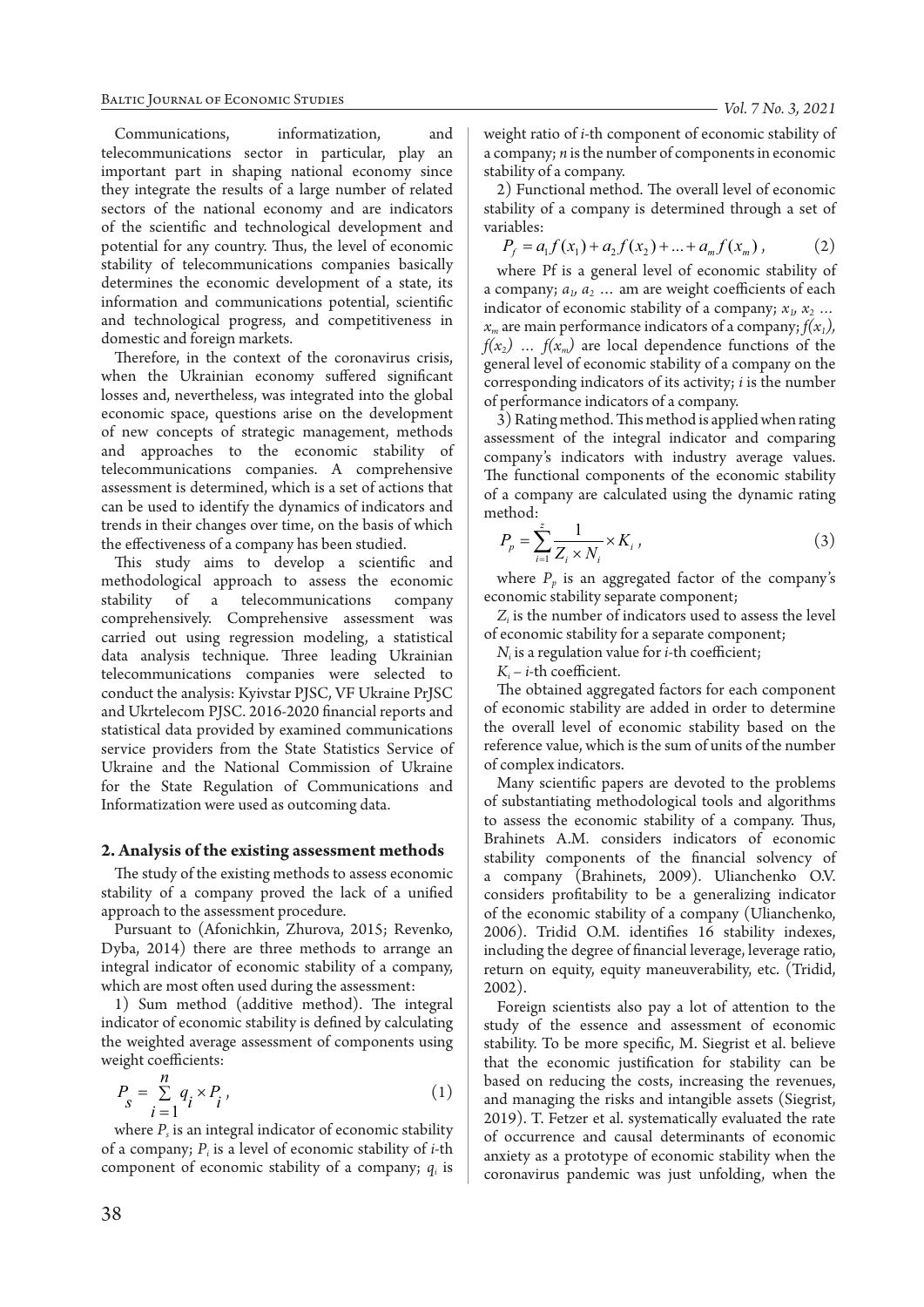extent of its economic impact was uncertain. The authors also focus on the perception of pandemic risk factors that form the so-called "economic concerns" (Fetzer, 2020). German scientist Klaus-Jürgen Gern and his colleague draw attention to the indirect economic consequences that result from measures to direct the pandemic or changes in consumer behavior (Gern, 2020). F. Carlson-Schlesak et al. hold to the opinion that to get an idea of the recovery path, companies' CEOs should carefully consider market signals between different asset classes, develop a sustainability model, as well as look beyond the markets at recession and recovery models, and study the history of pandemics and collapses (Carlsson-Szlezak, Reeves & Swartz, 2020).

A common and well-known method to assess the economic stability of a company is based on the principles of evaluating financial results, which include profit, profitability, cost, solvency, etc. Various options combining indicators that act as an indicator for different operating conditions and industry affiliation of companies have also been used. The total number of financial analysis indicators used in modern practice exceeds 150.

Based on the study and analysis of scientific achievements to determine the level of economic stability, we have identified the following groupings of methods to assess the economic stability of a company: 1) assessment methods based on the analysis of the financial condition of a company and calculations to determine the probabilities of its bankruptcy;

2) assessment methods based on calculations of a summarizing indicator calculated using the principles of a systemic approach (arithmetic mean, geometric mean, rating assessment indicators, etc.) to determine the level of economic stability. This generalizing indicator is based on the assessment of individual structural elements (components) that reflect certain areas of activity of a company (Burlaka, 2014; Hordiienko, 2011; Kobets, 2015);

3) assessment methods using relative indicators and weight coefficients which are calculated on the basis of expert methods (Yurchenko, 2018; Kravchenko, 2016; Voronkova, 2008);

4) methods to assess the comprehensive level of economic stability of a company, based on the use of quantitative and qualitative methods of the analysis (Kobets, 2015; Ishchenko, 2011).

The most common methods from the general set of methods that have been analyzed are those that were calculated using an integral indicator, which fundamentally is a formalized method that combines arrays of analytical characteristics.

Based on the analysis of the above methods to assess the economic stability of a company, we can summarize that:

1) the economic stability of a company is characterized by complexity which dictates the need to take the most important structural and functional components into account;

2) the vast majority of the methods examined make it possible to diagnose the economic stability of a company, however, without specifying recommendations how to develop the measures to control the process of formation, coverage and improvement of the level of the economic stability of business entities that carry out their activities in crisis conditions (which are now quarantine restrictions caused by the spread of  $COVID-19$ ;

3) most methods are based on the use of a large number of identical indicators or similar indicators;

4) the recommended criteria indicators do not look to the specific features inherent in individual industries;

5) the methods proposed are practically devoid of taking into account disturbing influences from the external environment, especially when they transform frequently.

We believe that scientific and methodological approaches to integrally assess the economic stability of the telecommunications company should be formed on the basis of pre-defined priorities when studying the entity, namely, when analyzing operational performance indicators (Otchenashenko, 2011).

While forming a reasonable conclusion about the development trends of a certain economic category, some difficulties emerge when processing a large amount of information that is crucial study interrelated indicators individually. Consequently, the modern system analyzing theoretical and practical part of economic categories and indicators provides for the use of a formalized method to combine large arrays of analytical indicators that can be synthetic, generalizing, aggregated or integral forms. Therefore, determining the level of economic stability of the telecommunications company is mostly widespread when quantitatively assessing the key indicator of company's functioning based on the definition of a generalizing assessment of economic stability.

Undertaking integral assessment of economic stability, it is possible to assess not only its common level based on the use of the developed scale, but also to assess individual structural elements of stability. This method is characterized by the use of existing methods when assessing a certain set of indicators. Updating and increasing the capabilities of a traditional analysis take place, as well as comparing the obtained indicators with various standards, objectives, criteria inherent in the field of communications and informatization. The calculated results of integral assessment can be used while evaluating the effectiveness of management decisions, their justification for further implementation at the necessary hierarchical levels of economic management.

Thus, the obtained conclusions referring to the forms and content of indicators assessing the economic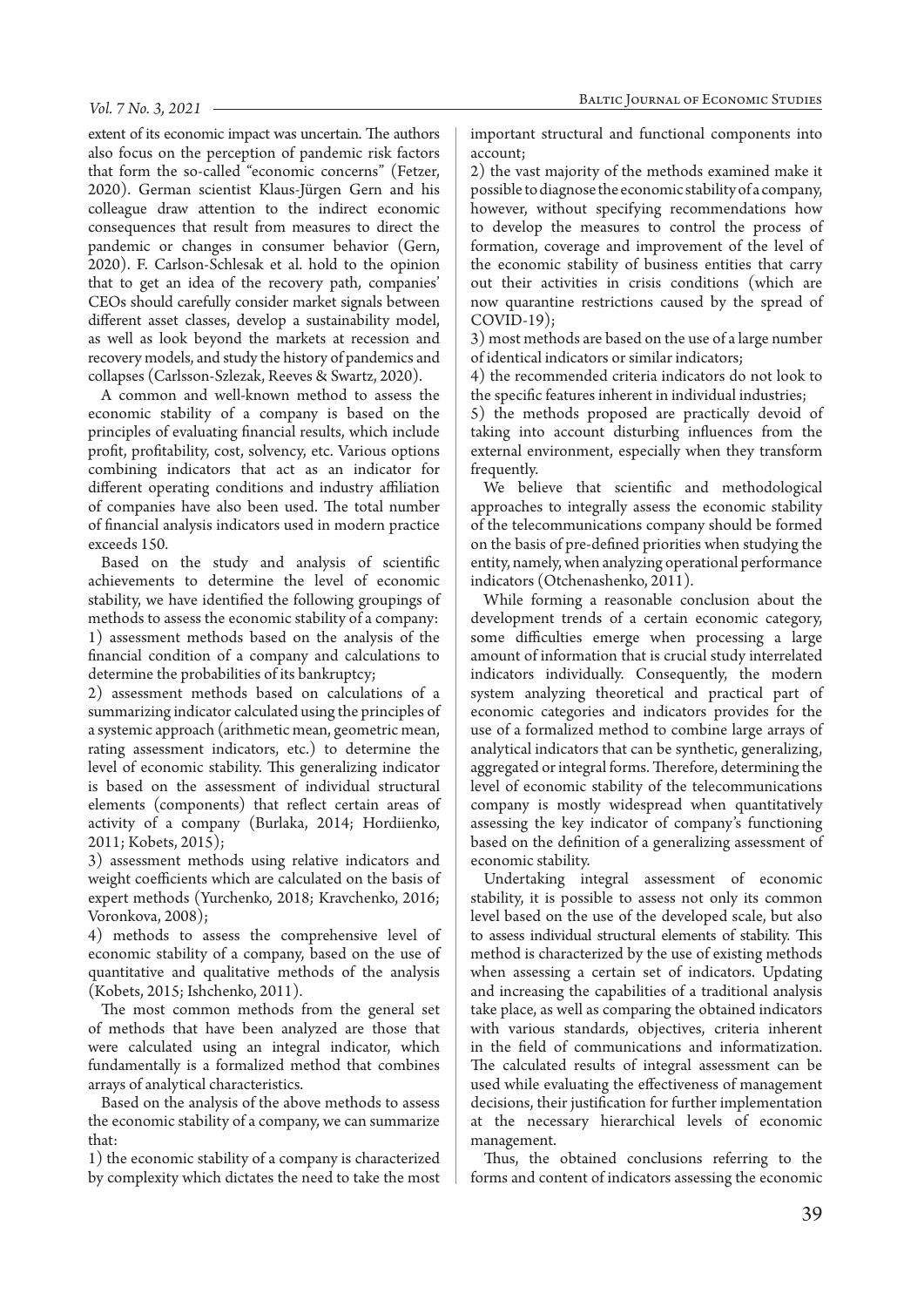stability of a company indicate that modern practice has no single generally accepted assessment method. Almost every researcher who studies the methods to assess economic stability recommends applying his or her version when formalizing the indicator, providing certain arguments when practically justifying its content and possibilities of applying it.

The above considerations reveal that a scientific and methodological approach to assess the economic stability of a company (on the example of telecommunications companies) based on a comprehensive coverage of all the main functioning aspects in the modern market space are crucial.

#### **3. Formation of a set of indicators to assess the economic stability of a telecommunications company**

The process to study the activity of a company, namely, the formation of the level of its economic stability is characterized by the problem of substantiating the criteria for selecting indicators that are components of a balanced assessment array. These criteria should include the industry practices and specifics of the company analyzed, taking into account the conditions of a certain stage of the life cycle.

In our opinion, the formation of a set of indicators to evaluate the performance of the telecommunications company justifying the sufficiency of its economic stability should be based on the use of such selection criteria:

– formulation of all processes that will determine the indicators and their permissible application;

– coherence of indicators with the transformation of the external environment and its strategy;

– selection of indicators based on the stages of business development;

– predominance of the quantitative indicators over the qualitative ones;

– prevention of indicator multicollinearity;

– complete reflection and logical linking of tasks performed by various structural divisions and the company particularly;

– the ability to integrate into the generally accepted document management scheme in the company.

Certain criteria to select the indicators, taking into account their characteristics, are substantial when organizing a set of balanced indicators to assess the economic stability of a telecommunications company. The set of balanced indicators is based on four components that make it possible to achieve a balance between long-term and short-term goals, between desired results and factors, as well as between hard objective criteria and soft subjective indicators. Finance, subscribers, internal business processes, as well as staff training and development, are the components for a telecommunications company.

We believe that the indicators of the financial component of the formation of a set of balanced indicators are characterized by a key role and their selection should be carried out taking into account the stage of business development of a telecommunications company.

We established that the initial stage when setting up a telecommunications company, accelerated growth, sustainable development and stagnation are the stages of business development.

The initial stage of the telecommunications company formation is characterized by its gradual penetration into the communications and informatization market. Nevertheless, its technical and economic setting up and assets accumulate intensively. A company needs high potential, maximum mobilization of financial resources to develop and promote its services to the market, as well as sufficient investment in fixed assets and infrastructure, in order to improve the quality of services provided, and introduce the new ones. That is why it is urgent to expand the subscriber base. The amount of investment in development often exceeds the income of a company. At this stage of telecommunications company business development, liquidity, financial stability, and property status indicators require careful analysis. Special attention to the financial leverage ratio (if the telecommunications company shares borrowed funds) should be payed, which makes it possible to control dependence on external sources, increase the probability of financial risks and comply with guarantees to repay the obligations by the company. Furthermore, at this stage of development, telecommunications companies should carefully analyze the indicators for assessing their position in the stock market, monitor the relation between the dividend policy and the corporation law market rate. The completion of the initial stage of development by the telecommunications company should be characterized by a steady growth in liquidity, financial stability, business activity and profitability ratio.

Characteristic features of a telecommunications company's entry and long-term period at the stage of accelerated growth imply the increase in the volume of services provided, recognition by subscribers and counterparties. The process of providing services at this stage is determined by intensive modernization, and the quality of the services provided significantly improves. The telecommunications company is in dire need of investment and reinvestment, and a significant increase of its potential with an increase in demand for communication services becomes predictable. In addition to keeping it, a significant expansion in the communications and informatization market section occurs. This stage of business development is determined by the stability of liquidity, financial stability, and property status indicators. When these indicators are destabilized, we can conclude that the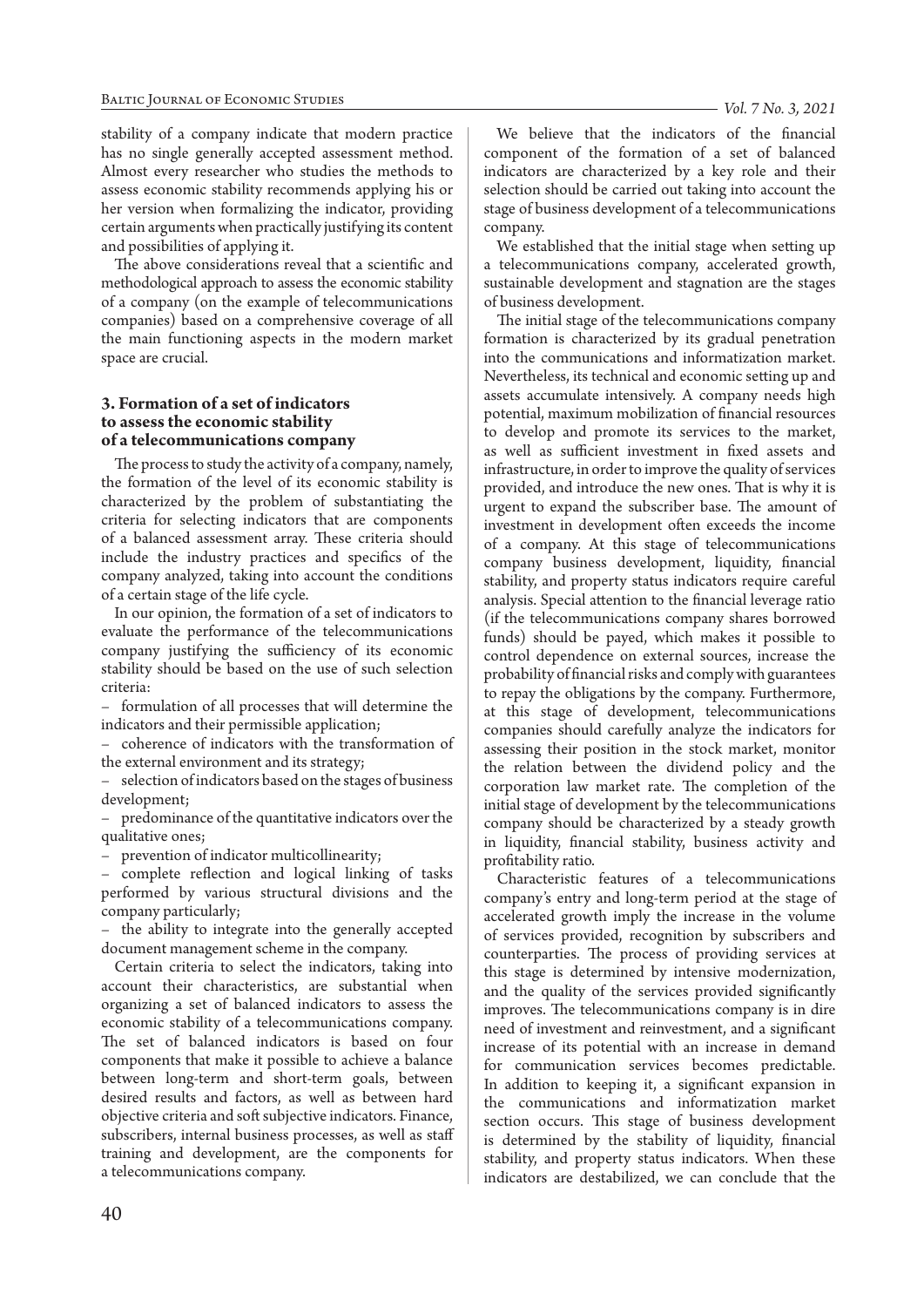company has not achieved the proper level of economic stability, which encourages a review of key aspects of strategic management and their adaptation to potential opportunities. It becomes necessary to focus on operating profit and gross profit, the growth rate of which should be satisfactory. An increase in economic stability reflects sufficient investment in fixed assets, accompanied by an increase in the income received. The performance criterion that helps to remain on the securities market should also have a positive dynamics. As a result of the telecommunications company's planning to further attract financial resources through an additional issue, it is necessary to develop a dividend policy, the main purpose of which will be to increase the corporation law market rate.

The stage of telecommunications company's sustainable development should be characterized by achieving stability in terms of profitability when providing services and striving for consistently high return on equity. This stage is characterized by an increase in return on investment and an increase in return on invested capital. A sufficient level of economic stability at this stage is confirmed by the stability of business activity, property status and profitability indicators. If a decrease in these indicators is observed, it is urgently advisable to increase the effectiveness of strategic management of economic stability in order to avoid falling into the stage of stagnation.

The stage of stagnation of the telecommunications company is characterized by value aging (production primarily), a decrease in the quality and competitiveness of services. This stage is characterized by destabilization of all financial indicators. Indicators of liquidity, profitability, property status in this case, as well as indicators that determine the position of a company in the stock market are the key indicators. Therefore, it is possible to determine the feasibility of continuing activities at the rate of the developed strategic management. This stage is caused by a recession, which most often leads to bankruptcy, and that requires emergency implementation of anti-crisis management.

Thus, the main indicators for each component of the combination of balanced indicators were formed and justified, which made it possible to analyze the state of economic stability of telecommunications companies in such components as finance, subscribers, internal business processes, as well as training and developing personnel.

#### **4. Scientific and methodological approach to assess economic stability**

The above information specifies that to assess the economic stability of a telecommunications company, a set of balanced indicators is applied; it combines four most important components of the company's

functioning: finance, work with subscribers, internal business processes and training, and development of personnel. The final establishment of the level of economic stability of the analyzed telecommunications companies requires the implementation of analytical studies of the indicators of the specified set in accordance with certain stages.

The first stage of the scientific and methodological approach includes forming a set of balanced indicators. In order to assess the financial and economic condition (financial component of the set of balanced indicators) of three leading Ukrainian telecommunications companies (Ukrtelecom PJSC, Kyivstar PJSC, VF Ukraine PJSC) for five years (2016-2020), the analysis of liquidity, efficiency (profitability) of activities, financial stability (independence), business activity and property status, namely, the key indicators of the financial components, is carried out. Individual key indicators of the assessment  $(x_{\mu}, \mu=1, n)$  are calculated for each integral indicator (ICBSC,  $i=1,4$ ) of the separate component of the balanced scorecard. Regression modeling is used to calculate integral indicators for each component of the balanced scorecard.

 The second stage when assessing the economic stability of the telecommunications company is the calculation of effective indicators for each component of the balanced scorecard and their interpretation.

Based on the principles of regression modeling, linear regression equations were compiled and presented in Table 1 for each effective indicator.

The next stage includes calculating the overall integral indicator of economic stability (IOES) of the telecommunications company and establishing its compliance (depending on the stage of business development of the telecommunications company) with a certain level of economic stability. Calculation of the overall integral indicator of economic stability (IOES) is carried out by evaluating four components, taking into account their weight: financial ( IfcSC); subscriber (IsubBSC); internal business processes (IibpBSC); personnel training and development (IptdBSC).

Overall integral indicator to assess economic stability (IOES) is calculated as follows:

$$
I_{OES} = \sum_{i=1}^{4} k^i \times I_{CBSC}^i.
$$
 (4)

where  $k^i$  is weight of *i*-th integral indicator of each individual component of the balanced scorecard of economic stability of a company;

IiCBSC is an integral indicator of each individual component of the balanced scorecard of economic stability of a company.

For this purpose,  $k^i$  is determined by an expert method and is reduced to:

$$
\sum_{i=1}^{4} k^i = 1.
$$
 (5)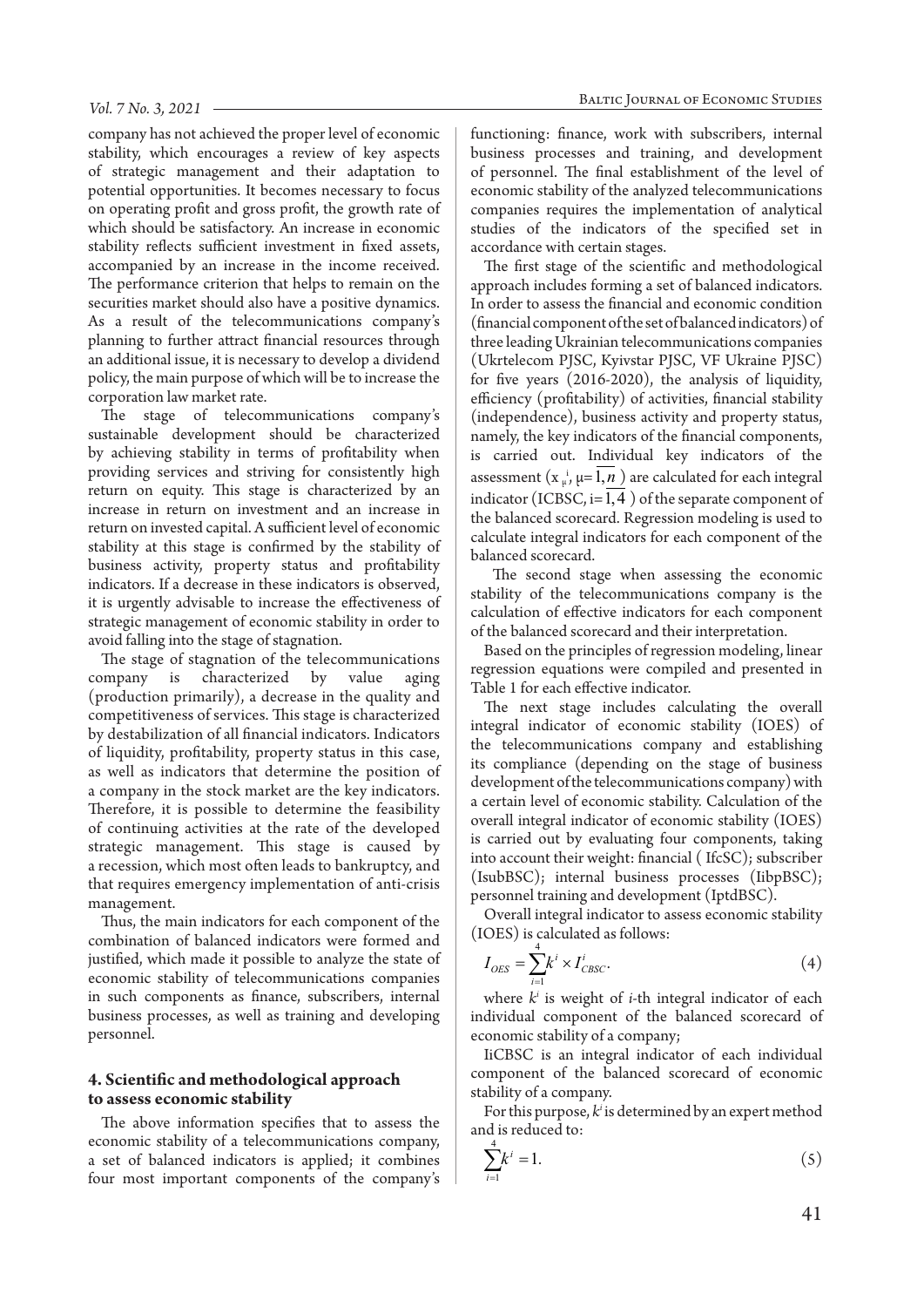Table 1

| Regression data to calculate performance indicators for each component of the balanced scorecard |  |  |  |
|--------------------------------------------------------------------------------------------------|--|--|--|
|--------------------------------------------------------------------------------------------------|--|--|--|

| Performance indicator                                                       | Linear regression model equation                                                                                                                                                                                                                                                                                                                                                           |  |  |
|-----------------------------------------------------------------------------|--------------------------------------------------------------------------------------------------------------------------------------------------------------------------------------------------------------------------------------------------------------------------------------------------------------------------------------------------------------------------------------------|--|--|
| Financial component                                                         |                                                                                                                                                                                                                                                                                                                                                                                            |  |  |
| Integral liquidity indicator                                                | $I_1'(t) = 7.16201 + 0.64093 \times x_1^1 - 0.57285 \times x_1^2 + 0.17591 \times x_1^3 - 2.80777 \times x_1^4 + 0.07226 \times x_1^5$<br>$(x_1^1x_1^5 - \text{key liquidity indicators})$                                                                                                                                                                                                 |  |  |
| Integral indicator of activity<br>efficiency (profitability)                | $I_r^i(t) = 46.154668 + 33.559512 \times x_r^{1} + 10,646328 \times x_r^{2} + 10,433401 \times x_r^{3} +$<br>4,240264×x <sub>r</sub> <sup>4</sup> -8,460438×x <sub>r</sub> <sup>5</sup> +0,920808×x <sub>r</sub> <sup>6</sup> -29,461838×x <sub>r</sub> <sup>7</sup> (x <sub>r</sub> <sup>1</sup> x <sub>r</sub> <sup>7</sup> – key indicators of activity efficiency<br>(profitability))  |  |  |
| Integral indicator<br>of financial stability<br>(independence)              | $I'_{f_8}(t)$ =0,4070851+0,0194922×x <sub>1s</sub> <sup>1</sup> +0.013377×X <sub>1s</sub> <sup>2</sup> -0.0875679×X <sub>1s</sub> <sup>3</sup> ++0.1029323×X <sub>1s</sub> <sup>4</sup> -0.0218667×X <sub>1s</sub> <sup>5</sup> +<br>$0.0040895 \times X_6^6 + 0.0101263 \times X_6^7 - 0.0115091 \times X_6^8 (X_6^1  X_6^8)$ are key indicators of financial stability<br>(independence) |  |  |
| Integral indicator<br>of business activity                                  | $I_{b.a.}^i(t) = 0.4797345 + 0.0006811 \times x_{b.a.}^{1} + 0.0413736 \times x_{b.a.}^{2} - 0.0053645 \times x_{d.a.}^{3} - 0.0027783 \times x_{b.a.}^{4} + 0.0022412 \times x_{b.a.}^{5}$<br>$(x_{b,a}^{1} x_{b,a}^{s})$ are key indicators of business activity)                                                                                                                        |  |  |
| Integral indicator<br>of property status                                    | $I_{p.s.}^{i}(t)$ = 0.436099-0.0058417 $\times$ x <sub>p.s</sub> <sup>1</sup> + 0.0634452 $\times$ x <sub>p.s</sub> <sup>2</sup> + 0.2251834 $\times$ x <sub>p.s</sub> <sup>3</sup> -<br>-0.0228016 $\times x_{p.s.}$ <sup>4</sup> + 0.0001843 $\times x_{p.s.}$ <sup>5</sup> ( $x_{p.s.}$ <sup>5</sup> are key indicators of property status)                                             |  |  |
| Performance indicator<br>of financial component                             | Expert assessment of the impact of financial component Integral indicators                                                                                                                                                                                                                                                                                                                 |  |  |
| Subscriber component                                                        |                                                                                                                                                                                                                                                                                                                                                                                            |  |  |
| Performance indicator<br>of subscriber component                            | $K_{sub}^{i}(t)$ = -0.07106-0.07431× $x_{sub}^{i}$ +18.46858× $x_{sub}^{2}$ -7.52569× $x_{sub}^{i}$ ++27.24122× $x_{sub}^{i}$<br>$\left(x_{ab}{}^{1}\,x_{sub}{}^{4}\right)$ are key indicators to evaluate the subscriber component)                                                                                                                                                       |  |  |
| Domestic business process component                                         |                                                                                                                                                                                                                                                                                                                                                                                            |  |  |
| Performance indicator<br>of domestic business<br>process component          | $I_{bp}(t) = 0.145922 + 0.049686 \times x_{bp}^1 + 0.075852 \times x_{bp}^2 + 0.36897 \times x_{bp}^3 + 0.043512 \times x_{bp}^4$<br>$(x_{bp}^1 x_{bp}^4)$ are key indicators of internal business processes)                                                                                                                                                                              |  |  |
| Personnel training and development component                                |                                                                                                                                                                                                                                                                                                                                                                                            |  |  |
| Performance indicator<br>of personnel training and<br>development component | $I_{pd}(t)$ = 0.4362803 + 0.2019133× $x_{ptd}$ <sup>1</sup> + 0.0011965× $x_{ptd}$ <sup>2</sup> -0.0012965× $x_{ptd}$ 3+ 0.0944455× $x_{ptd}$ <sup>4</sup> -0.1283662× $x_{ptd}$ <sup>5</sup><br>$(x_{ptd}^1 x_{ptd}^s)$ are key assessment indicator components of personnel training and development)                                                                                    |  |  |

*Source: author's calculations*

The degree of consistency by the experts is determined on the basis of calculating Kendall's coefficient of concordance (Birbirenko, Zhadanova & Banket, 2021).

Normalization of individual indicators of each individual component of the balanced scorecard is reduced to the following:

$$
I_i = \frac{I_i(x) - I_{min}}{I_{max} - I_{min}} \tag{6}
$$

where  $0'' I_i'' 1$ .<br>This procedure is designed to ensure comparability of characteristics that are part of the overall integral indicator of economic stability of a telecommunications company. The normalized indicators must comply with zero dimension, a single variation interval.

The value of economic stability and its level increases if the overall integral indicator (IOES) is up to one. The interpretation of the indicator can be obtained using Harrington's Frustration Discomfort Scale (Lahutin, 2007), a meaningful description of which is given in Table 2.

The scientific and methodological approach to integrally assess economic stability with positioning depending on the stage of business development of the telecommunications company is shown in Figure 1.

Therefore, ensuring the economic stability of the telecommunications company is formed on the basis of its assessment at each level and a separate component of the balanced scorecard assessment indicators, based on the analysis of factors influencing the economic environment of the communications service provider, on the study of patterns of formation and effectiveness of strategic management mechanisms.

The results of a comprehensive assessment of the economic stability of the telecommunications companies that were analyzed are shown in Table 3.

All three telecommunications companies that were analyzed are developing sustainably. However, the indicators of their level of economic stability differ. During the entire reporting period (2016-2020), Ukrtelecom PJSC was characterized to have a lower level of economic stability than other communications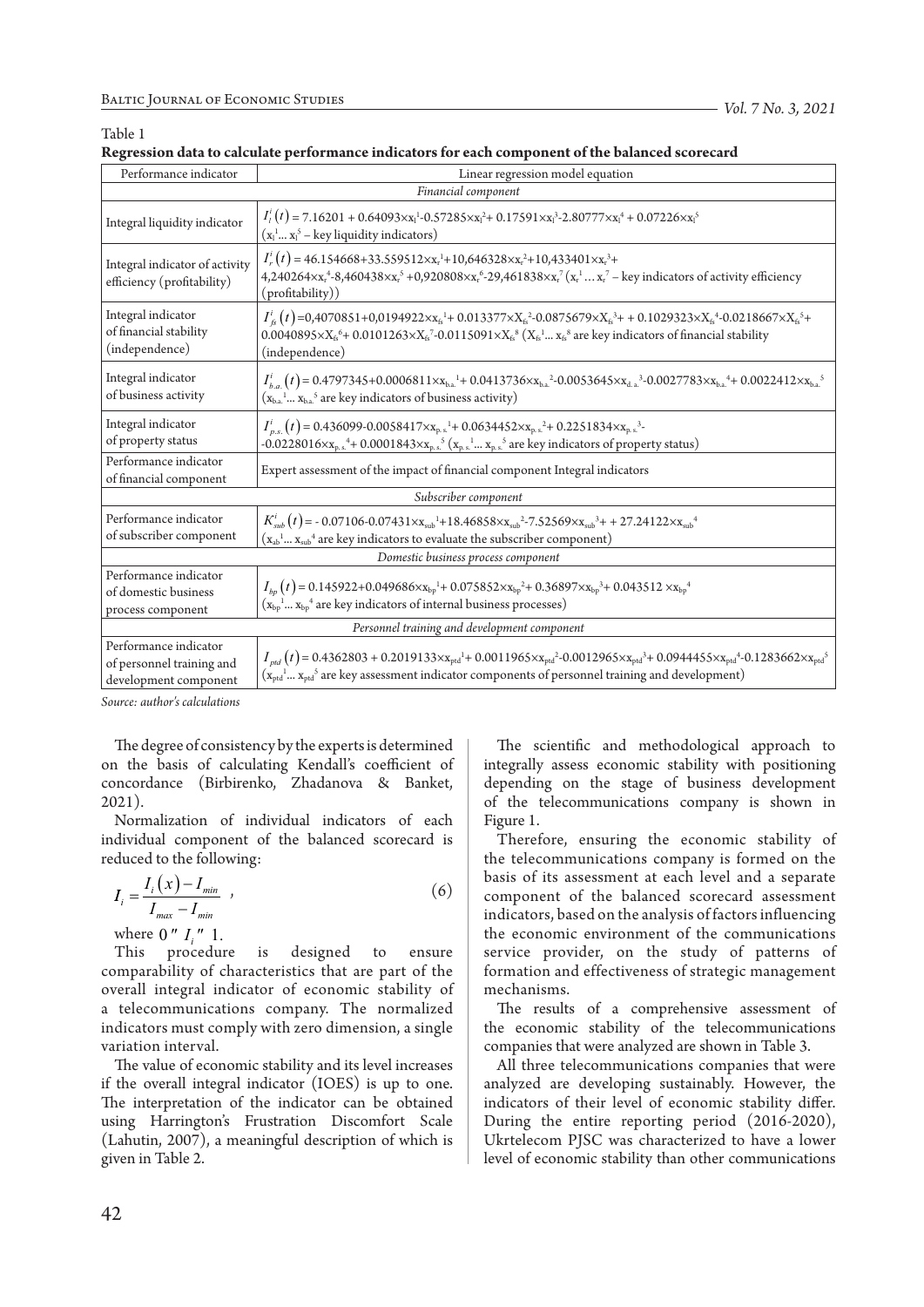#### *Vol. 7 No. 3, 2021*

Table 2

| Interpretation of overall integral indicator of economic stability of a company according |  |
|-------------------------------------------------------------------------------------------|--|
| to Harrington's Frustration Discomfort Scale                                              |  |

| Assessment intervals | <b>Oualitative level</b> | Assessment description                                                                        |  |  |
|----------------------|--------------------------|-----------------------------------------------------------------------------------------------|--|--|
| 00.2                 |                          | Destabilization of all business processes of a company, which promotes a catastrophically     |  |  |
|                      | (Very Bad)               | low level of economic stability.                                                              |  |  |
|                      |                          | Significant decrease in business efficiency, decline of one or more business processes, which |  |  |
| 0.20.37              | Low (Bad)                | decreases the level of economic stability.                                                    |  |  |
| 0.370.63             | Average (Satisfactory)   | Activity of a company is characterized by relative efficiency, the value of which approaches  |  |  |
|                      |                          | the limit, and the economic situation is unstable.                                            |  |  |
|                      | High (Good)              | Functioning of a company is characterized by good performance indicators and a sufficient     |  |  |
| 0.630.8              |                          | level of economic stability.                                                                  |  |  |
| 0.81                 | Very High (Excellent)    | The absolute level of economic stability which is not affected by any destabilizing influence |  |  |
|                      |                          | retains and increases its importance.                                                         |  |  |

*Source: drafted by the author, based on individual information processing (Lahutin, 2007)*



**Figure 1. Scientific and methodological approach to assess economic stability of the telecommunications company comprehensively** *Source: author's solution*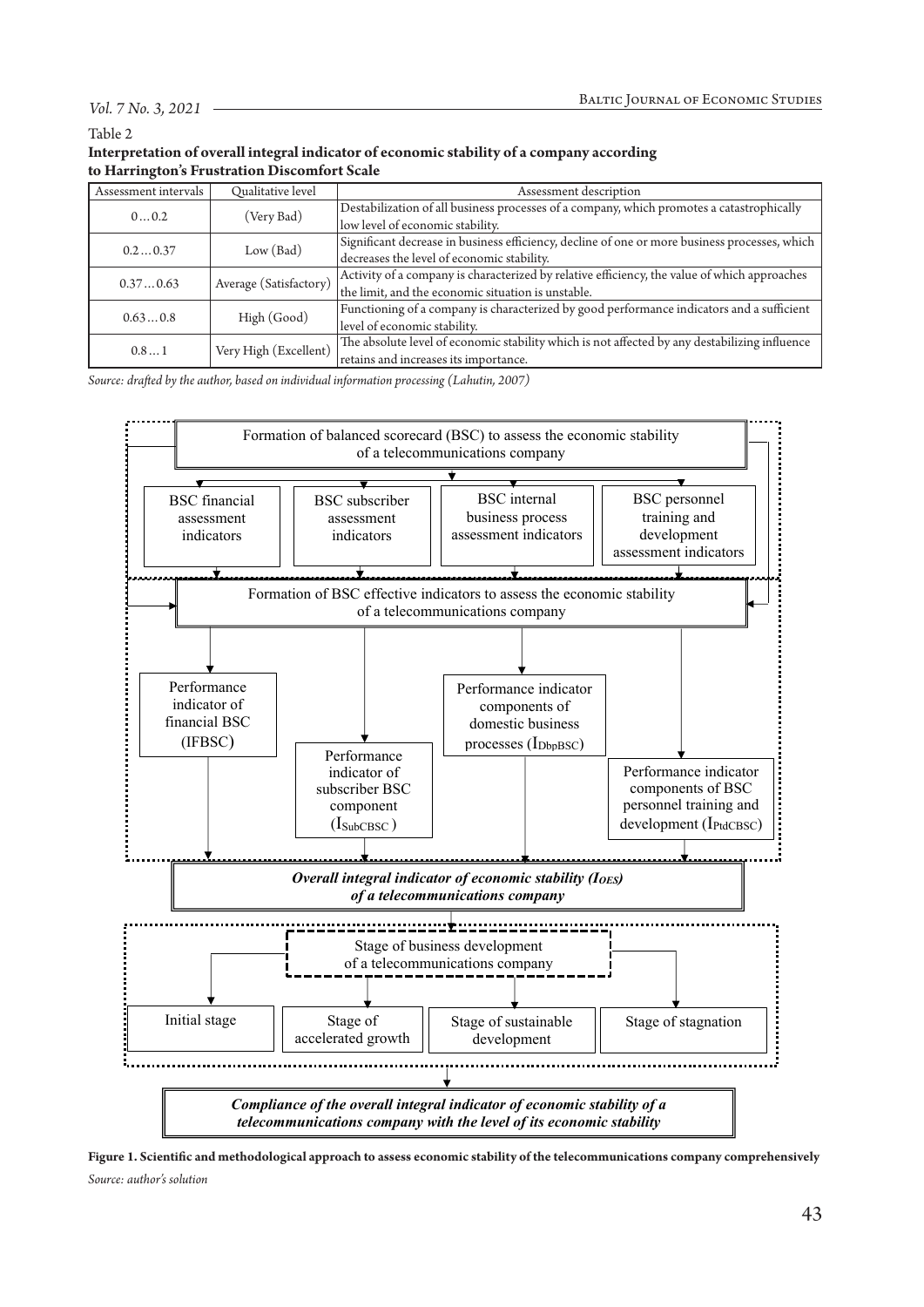| $x = (75)$                         |         |         |         |         |         |
|------------------------------------|---------|---------|---------|---------|---------|
| Name of telecommunications company | 2016    | 2017    | 2018    | 2019    | 2020    |
| Ukrtelecom PJSC                    | 0.77717 | 0.65921 | 0.60649 | 0.62914 | 0.63382 |
| Kyivstar PJSC                      | 0.89114 | 0.82656 | 0.88533 | 0.87197 | 0.84815 |
| <b>VF Ukraine PJSC</b>             | 0.88224 | 0.83516 | 0.81577 | 0.85214 | 0.83866 |

Table 3

| General integral indicator of economic stability of the telecommunications companies $(I_{\rm \scriptscriptstyle OES})$ 2016-2020 |  |
|-----------------------------------------------------------------------------------------------------------------------------------|--|
|-----------------------------------------------------------------------------------------------------------------------------------|--|

*Source: author's calculations*

service providers, whereas Kyivstar PJSC has the highest. According to Harrington's Frustration Discomfort Scale, Kyivstar PJSC and VF Ukraine PrJSC have a high level of economic stability, while Ukrtelecom PJSC has an average level.

Kyivstar PJSC was launched in 1997. The provider has more than 25 million of subscribers, and the coverage area includes the largest cities and more than 10,000 towns across the country, offering 3G, 4G and LTE.

VF Ukraine PrJSC was previously owned by MTS, but in 2019, it moved to NEQSOL Holding, after which it was rebranded. The customer database is 19.8 million subscribers. The provider offers extensive network coverage – 86% of 3G coverage in all territories and 66% of 4G coverage. The company is also actively deploying networks for web-enabled NB-IoT.

Kyivstar PJSC and VF Ukraine PrJSC are major players in the mobile communications market, while Ukrtelecom PJSC is the leader of the fixedline telephony network in Ukraine. However, in 2020, Ukrtelecom PJSC received 2.087 billion UAH from fixed Internet subscribers, which is 7% more than in 2019. This growth was facilitated by the modernization of infrastructure and the construction of an optical network. Meanwhile, in 2020, Kyivstar PJSC advanced Ukrtelecom PJSC in terms of the number of users (up to 1.1 million subscribers) and became the market leader in fixed broadband access.

#### **5. Conclusions**

The functioning of modern telecommunications companies is conditioned by the crisis caused by the spread of COVID-19, which definitely has a negative impact on the economic stability of communications service providers in general and their business processes in particular. These impacts are diverse and directly depend on the stage of business development of the company. Therefore these crisis conditions show the level of economic stability of a telecommunications company, it is proposed to use the developed scientific and methodological approach to comprehensively assess economic stability with consistent justification of indicators, taking into account their positioning (significance) at a certain stage of business development: initial, accelerated growth, sustainable development or stagnation. The practical significance of the obtained research results lies in the formation of a scientific and methodological approach to assess the economic stability of a company, taking into account its industry features (in particular, the features of the telecommunications sector), which provides certain advantages in the development of anti-crisis measures and programs. The development of theoretical and methodological approaches, methodological foundations and practical recommendations for strategic management of the economic stability of the telecommunications company are the prospects for further scientific study.

### **References:**

Afonichkin, A. I., & Zhurova, L. I. (2015). Model for assessing the economic sustainability of enterprises. *Basic research,* 10(1), 131–136.

Revenko, D. S., & Dyba, V. A. (2014). Integral models of economic sustainability of an enterprise and tools for its visualization. *Bulletin of the Eastern European University of Economics and Management,* 1(16), 148–159.

Brahinets, A. M. (2009). Economic stability of enterprises in modern economic conditions. *Scientific Bulletin of Luhansk National Agrarian University,* 5, 49–57.

Ulianchenko, O. V. (2006). Formation and use of resource potential in the agricultural sector. Monograph, 357 p. Tridid, O. M. (2002). Comprehensive assessment of the competitive status of the enterprise. *Development economics*, 2, 75–76.

Siegrist, M., Bowman, G., Mervine, E., & Southam, C. (2019). Embedding environment and sustainability into corporate financial decision‐making. *Accounting & Finance,* 60 (1), 129–147. DOI: https://doi.org/10.1111/ acfi.12533

Fetzer, T., Hensel, L., Hermle, J., & Roth, C. (2020). Coronavirus perceptions and economic anxiety. *Review of Economics and Statistics*, 1(36). DOI: https://doi.org/10.1162/rest\_a\_00946

Gern, Klaus-Jürgen, Mösle, Saskia (2020). The impact of the COVID-19 pandemic on the global economy: Surveybased evidence from free zones. Kiel Policy Brief, 139, Kiel Institute for the World Economy (If W), Kiel.